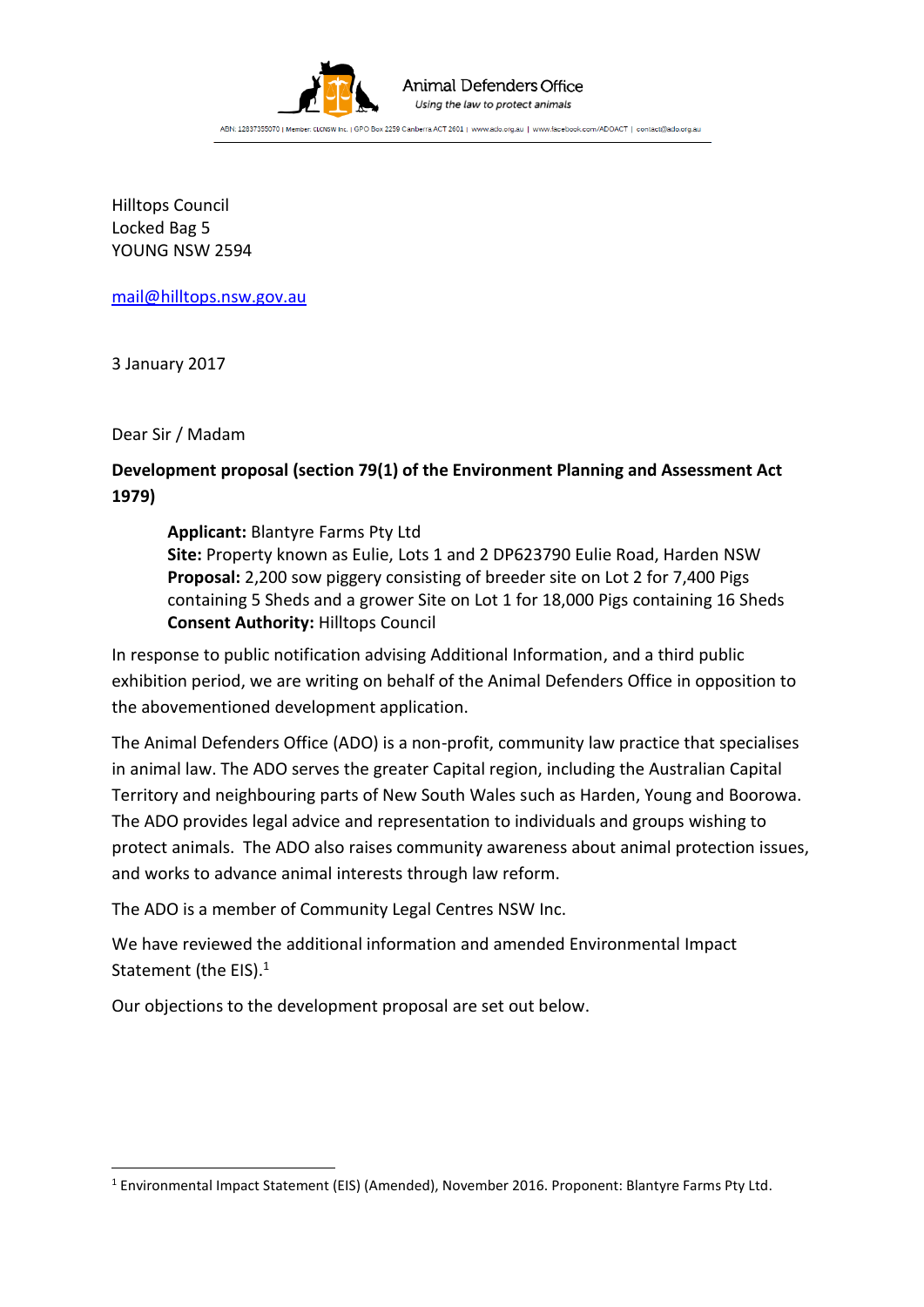#### **Animal Welfare**

*The applicant's assertion that 'all welfare requirements will be satisfied'<sup>2</sup> cannot be accepted as the assertion is based on repealed legislation and out-of-date or non-existent codes of practice.*

*Overall the level of information provided in the EIS (as amended) to enable a proper assessment of animal welfare requirements is still extremely inadequate.*

Our concerns about animal welfare are set out in detail in this section of our submission.

The *State Environmental Planning Policy No 30—Intensive Agriculture* (SEPP 30)<sup>3</sup> requires consent authorities (in this case, Hilltops Council) to take into consideration several matters including:

- the adequacy of information provided, and
- $\bullet$  measures for the health and welfare of animals (clause 2(1)(c)).

SEPP 30 also states that in determining whether or not to grant consent to a development application for a piggery, consent authorities must take into consideration:

- the measures proposed to mitigate any potential adverse impacts, and
- whether the applicant has indicated an intention to comply with relevant industry codes of practice for the health and welfare of animals (clause 7(3)(g)).

In the EIS the applicant states:

8.16.2 No impact is expected, as all welfare requirements will be satisfied (p125).

8.16.3 Eulie sites will have APIQ accreditation (p126).

We note, however, that the claims about satisfying animal welfare requirements are based on **repealed legislation and out-of-date or non-existent codes of practice**.

The *Prevention of Cruelty to Animals (General) Regulation 2006* cited in the section on Animal Welfare in the EIS (p125) was **repealed in 2012**. The EIS also refers to 'the Model Code of Practise [sic] for the Welfare of Animals: Land Transport of Pigs (SCARM 1997)' (p125). We have been unable to locate this code of practice. Instead we are aware of the 'Model Code of Practice for the Welfare of Animals: Land Transport of Pigs. (1998). SCARM Report 63' and the subsequent 'Model Code of Practice for the Welfare of Animals—Land Transport of Pigs, PISC/SCARM Report 63—CSIRO Publishing 2003'. However, these specific codes of practice relating to the land transport of pigs have since been **replaced** by the *Australian Animal Welfare Standards and Guidelines—Land Transport of Livestock* (Animal Health Australia, 2012). These national Standards have been incorporated into NSW law.<sup>4</sup>

**.** 

<sup>2</sup> EIS: 8.16.2, p125.

<sup>3</sup> [http://www.legislation.nsw.gov.au/#/view/EPI/1989/825.](http://www.legislation.nsw.gov.au/#/view/EPI/1989/825) 

<sup>4</sup> *Prevention of Cruelty to Animals (Land Transport of Livestock) Standards 2013 No 1*.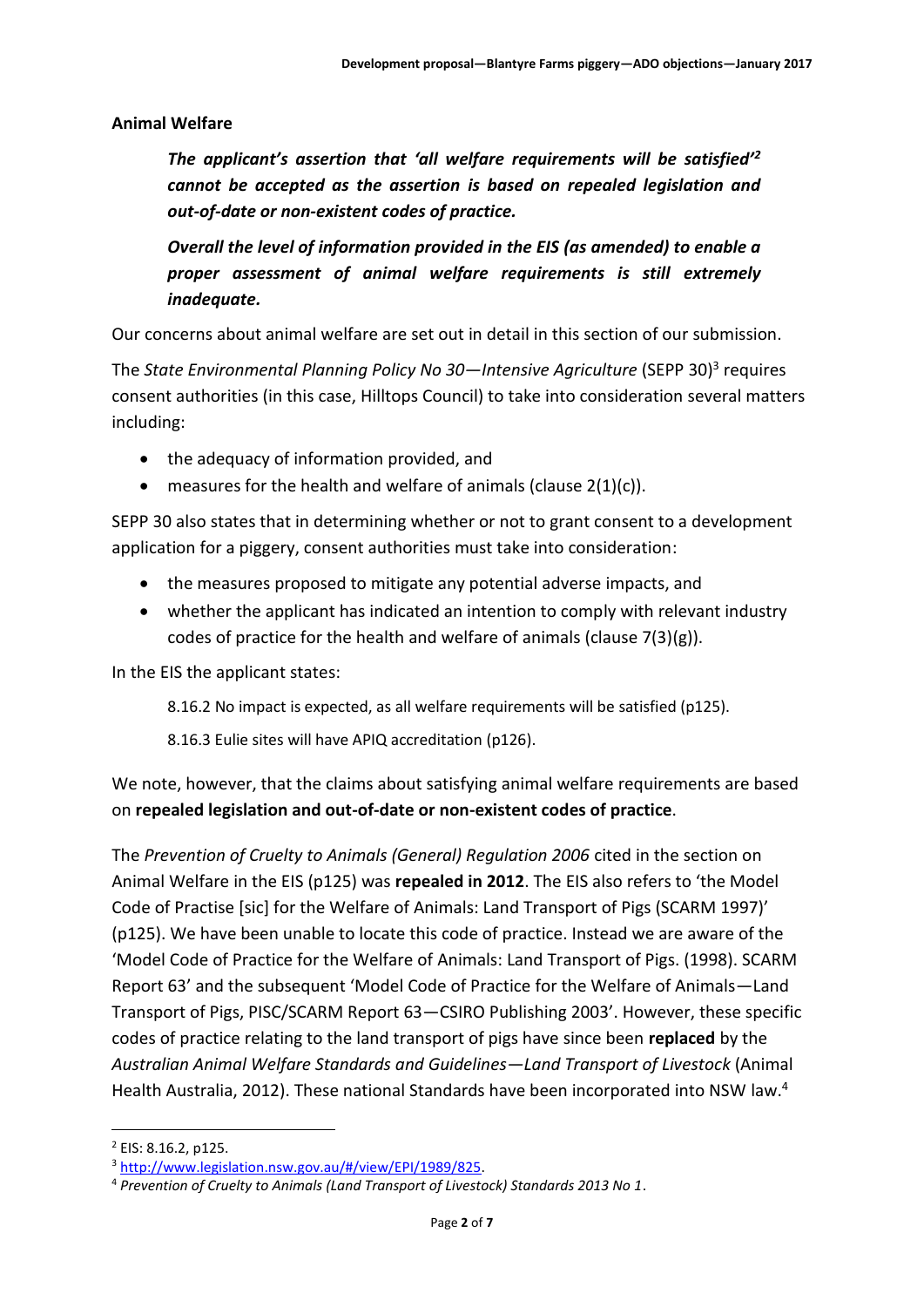The ADO therefore argues that a consent authority could not conclude that the applicant has demonstrated an 'intention to comply with relevant industry codes of practice for the welfare of animals', as required under clause 7(3)(g) in SEPP 30. The applicant's assertion that 'all welfare requirements will be satisfied' should be rejected because it is impossible to determine which 'welfare requirements' are being referred to. Moreover, the EIS, and therefore presumably the applicant, demonstrates a clearly inadequate knowledge of the relevant regulatory framework relating to animal welfare for intensively housed pigs. This is a very serious concern when the proposal is to house over 25,000 highly sensitive, social and intelligent animals in extremely intensive and confined conditions for their entire lives.

Moreover, the reference to the *Introduction to APIQ Guidelines* ('Appendix D'), cannot substitute for a required operational and risk management plan which complies with relevant legislation.

## *Housing*

# *The ADO maintains that the proposal to build a large intensive piggery that will house pigs in accommodation that has been banned on welfare grounds in a neighbouring jurisdiction, and of which a ban has also been proposed in NSW,<sup>5</sup> should be a significant concern for any consent authority.*

Our concerns about the proposed housing are set out in detail below.

The development plans to house up to 2,200 female breeder pigs.

The housing of pregnant and lactating female pigs is of particular concern from a welfare perspective.

The EIS states that 'the development complies [sic] or exceeds all minimum space requirements' as allegedly required by an unspecified 'Welfare Code'.<sup>6</sup> It is a concern that the information about space requirements in this unspecified 'Code' and cited on pages 125–6 in the EIS is not referenced. The EIS's assertions regarding compliance with minimum space requirements are therefore unsubstantiated.

The EIS refers to the Australian Pig industry initiative for a voluntary phase out of sow stalls, and states that 'Pregnant sows will be housed in group housing'.<sup>7</sup>

However, it is still difficult to determine the nature of the 'group housing' that would be used for pregnant pigs, as no legend is included in Appendix N6 'Plan of dry sow shed'. Moreover, Appendix N6 includes plans for approximately 900 'dry sow stalls', which would appear to contradict the applicant's claim about group housing. The ADO notes that a

**.** 

<sup>5</sup> See the Prevention of Cruelty to Animals Amendment (Restrictions on Pig Keeping) Bill 2014 introduced into the NSW Legislative Council in November 2014.

<sup>6</sup> EIS: 8.16.3, p125.

<sup>7</sup> EIS: 8.16.3, p126.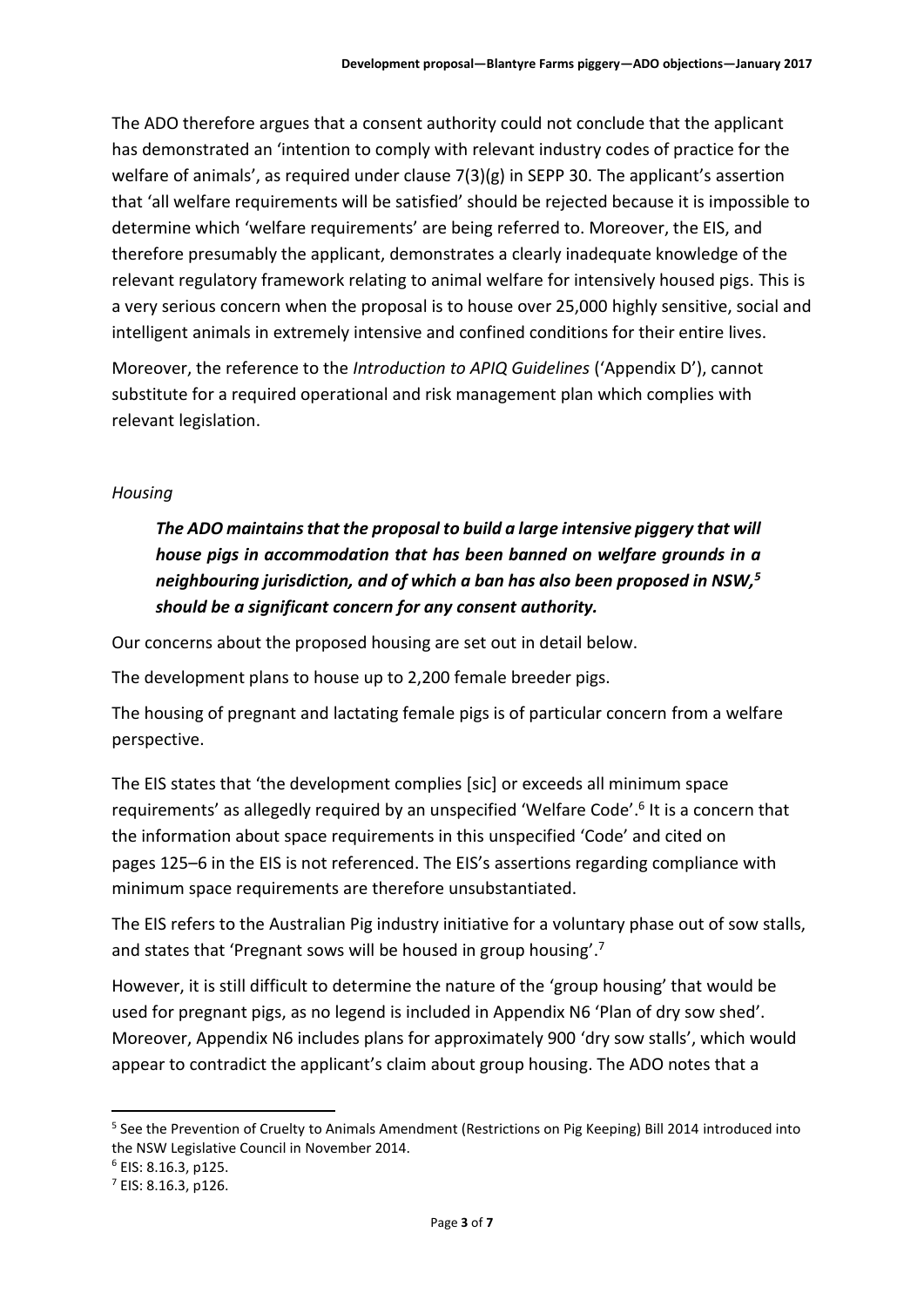gestation-stall-free production system is merely optional in the Australian Pork Industry Quality Assurance Program (APIQ).<sup>8</sup>

There is also no indication as to whether the proposed group housing will provide the animals with access to fresh air, daylight, grass, or mental stimulation. It is therefore difficult to comment on what physical and psychological impact this type of housing will have on these sensitive and intelligent animals during pregnancy. As noted above, the reference to group housing is not consistent with plans submitted to the consent authority by the applicant.

Female pigs who have given birth will be housed in farrowing crates.<sup>9</sup> These crates keep the mother pig isolated and without room to move or turn around. The crates would therefore be expected to have extremely low welfare outcomes for the mother pig. The EIS states that the mother pigs would be kept in these crates to 'maximise piglet survival' (p126). This is an economic consideration and not a welfare consideration for the female adult pig.

Moreover, the assertion that using farrowing crates 'is the most effective way to limit the number of piglet deaths from the sow squashing the piglets' is not referenced. It is therefore impossible to assess the veracity of this claim as no authority is cited. It remains merely an unsubstantiated assertion.

Furthermore, the ADO notes that intensive indoor housing of pigs in general, and farrowing crates in particular, are **banned** in the neighbouring jurisdiction of the ACT under the *Animal Welfare Act 1992* (the Act). 'Appropriate accommodation' for pigs is defined in the Act as accommodation:

(a) that allows the pig to—

**.** 

- (i) **turn around**, stand up and lie down without difficulty; and
- (ii) have a clean, comfortable and adequately drained place in which it can lie down; and
- (iii) maintain a comfortable temperature; and
- (iv) **have outdoor access**; (s9B(3)) [emphases added]

We note that a person commits an offence under the Act if:

(a) the person keeps a pig; and (b) the pig is not kept in appropriate accommodation. Maximum penalty: 50 penalty units. (s9B(1))

The ban was inserted into the Act in 2014 by the Animal Welfare (Factory Farming) Amendment Bill 2013 (the bill). The Explanatory Statement for the bill states that (p4):

The bill's aim of greater protection of animal welfare can be justified in a free and democratic society. The community expects that animals will be treated well and not be exposed to cruelty, pain or suffering.

<sup>8</sup> See the *Australian Pork Industry Quality Assurance Program – Standards Manual*. V4.1 10/2015, 'Option A: Gestation Stall Free (GSF)', p37.

<sup>9</sup> According to the standard in the *Model Code of Practice for the Welfare of Animals—Pigs* (3rd Edition, CSIRO Publishing, 2008), female pigs are kept in these crates for six weeks (4.1.7, p6).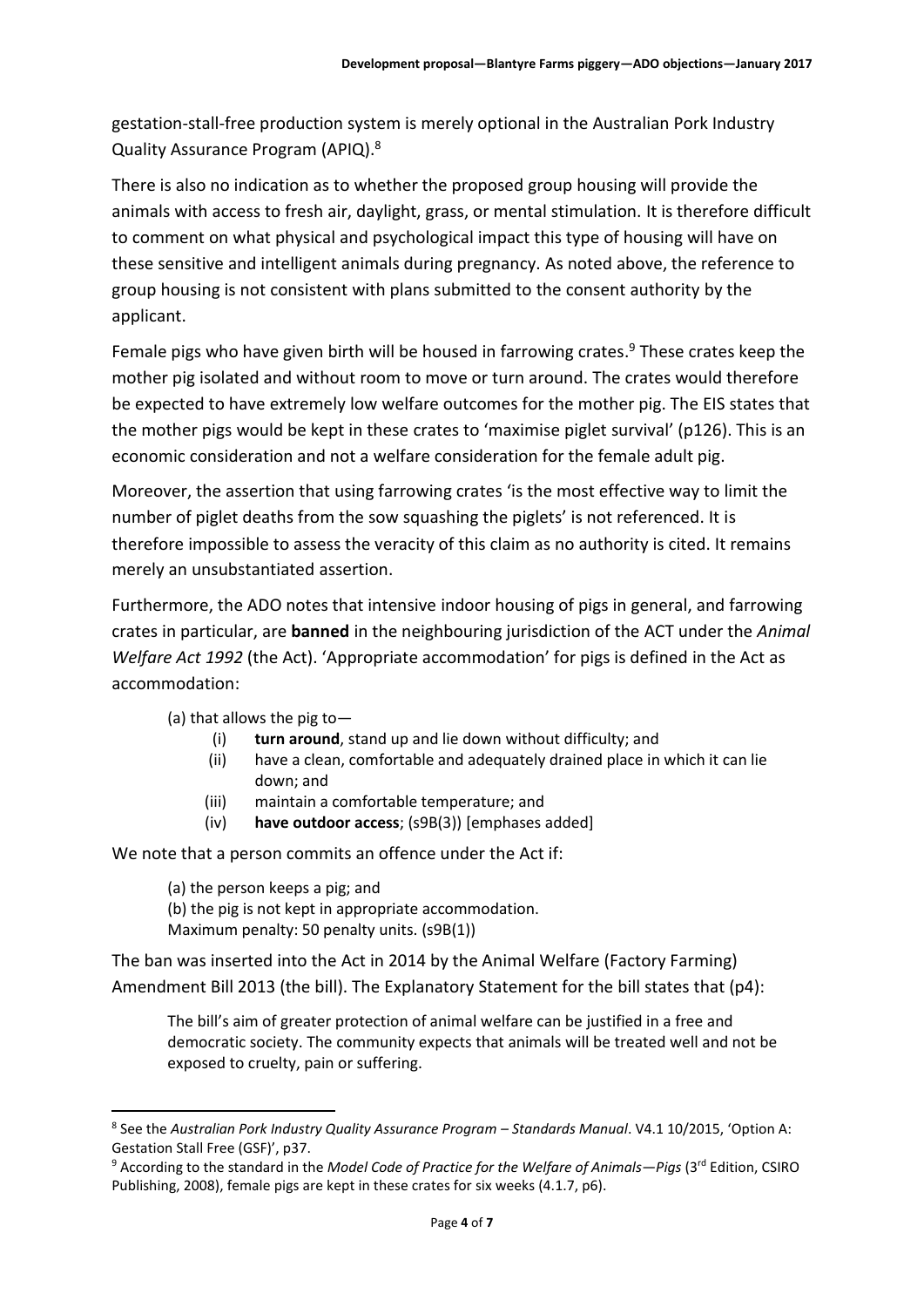Communities across the greater Capital region, including the ACT and NSW shires such as Harden, Young and Boorowa, would hold these same expectations that animals will be treated well and not exposed to unnecessary cruelty, pain or suffering. This applies equally to animals kept for food as much as to the animals we keep as companions.

As mentioned earlier, a proposal to build a large new intensive piggery that will house pigs in accommodation that has been banned on cruelty grounds in a neighbouring jurisdiction, and a ban of which has recently been proposed in NSW, <sup>10</sup> should be a significant cause for concern for any consent authority.

Moreover, it is reasonable to expect that the welfare standards for pigs raised for food as mandated in the ACT will also be mandated in NSW. When that happens, the proposed factory will be outdated and even viewed as barbaric.

## *Husbandry practices*

Another key measurement of animal welfare outcomes is how surgical procedures will be carried out. We have been unable to find any information in the Additional Information or the EIS (as amended) about the use of pain relief for routine husbandry practices such as castration, tail docking, and teeth clipping. These practices can be extremely painful for piglets.<sup>11</sup> Nor have we been able to find information about how the impact of such practices on the pigs' welfare will be monitored.

The EIS states that '[a]ll pigs will be inspected each day to ensure their welfare is maintained'.<sup>12</sup> It is still difficult to have any confidence that this will be achieved given the extraordinarily high number of pigs (up to 25,113<sup>13</sup>) and the very low number of potential full-time staff (20<sup>14</sup>). Moreover, the EIS states that not all staff will be working with pigs.<sup>15</sup>

We therefore object to the proposed development because insufficient and inaccurate information has been provided in relation to measures for the health and welfare of the animals. In addition, the applicant has failed to demonstrate that an acceptable standard of animal welfare would be adequately provided for, monitored and managed.

 $\overline{a}$ 

<sup>&</sup>lt;sup>10</sup> See the *Prevention of Cruelty to Animals Amendment (Restrictions on Pig Keeping) Bill 2014 introduced into* the NSW Legislative Council in November 2014.

<sup>&</sup>lt;sup>11</sup> Se[e https://www.voiceless.org.au/the-issues/pigs](https://www.voiceless.org.au/the-issues/pigs) for references.

<sup>12</sup> EIS: 8.16.3, p126.

<sup>13</sup> EIS: 4.1.1, p17.

<sup>14</sup> EIS: Executive Summary, vi; 4.1.4, p19; and 8.17.2, p127.

<sup>15</sup> EIS: 8.17.2, p127.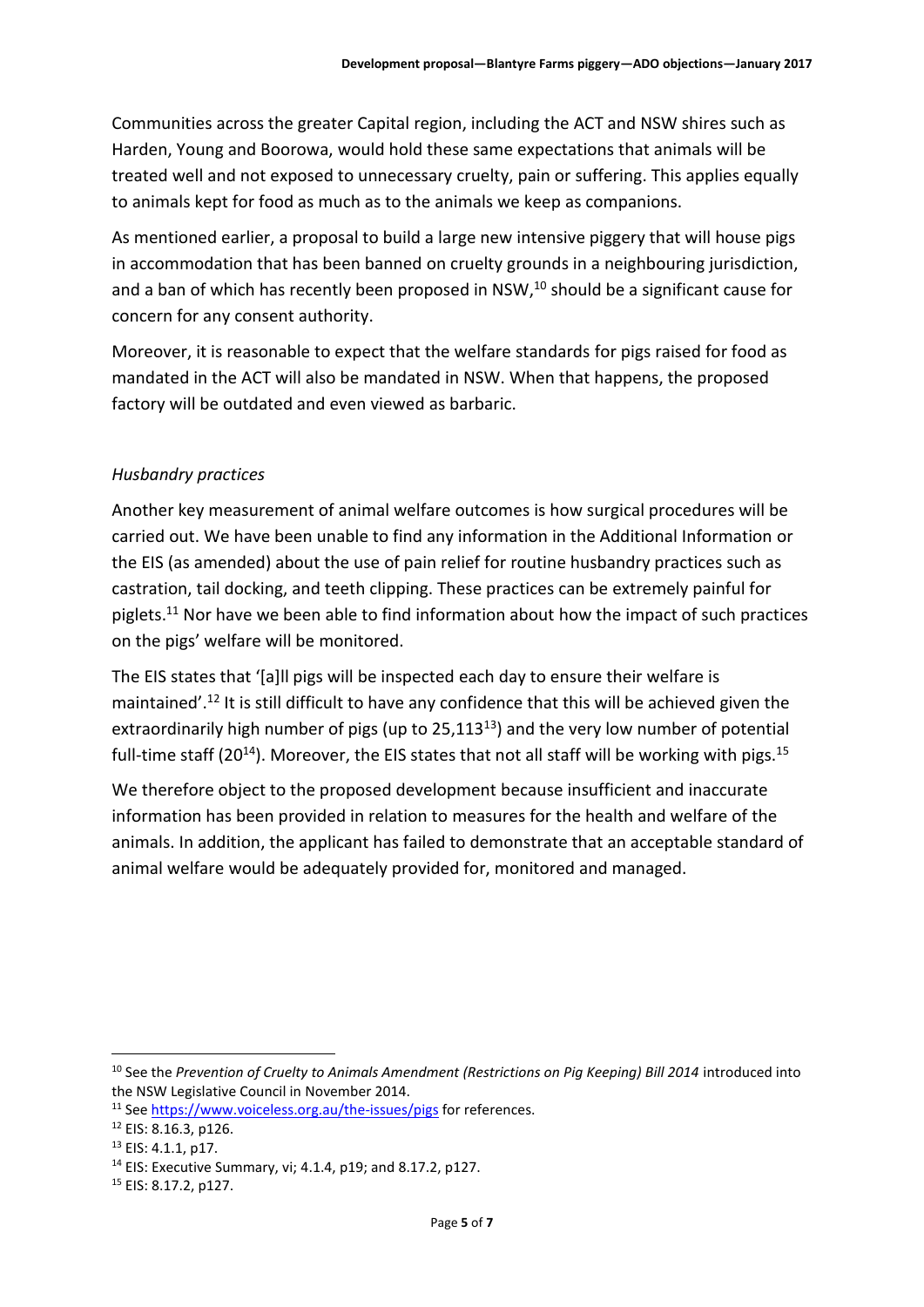### **Social impacts**

**.** 

Paragraph 79C(1)(b) of the *Environmental Planning and Assessment Act 1979* (NSW) requires consent authorities to take into account social impacts in the locality of proposed developments.

It is still reasonable to expect that there would be a number of negative impacts on people working in the proposed piggery.

Working in an intensive factory farm may expose individuals to serious health risks. The information provided by the applicant, including the amended EIS, does not address the possibility that piggery workers (and nearby residents) would be exposed to harmful pathogens from pig effluent and significant odour from effluent and rotting pig carcasses.

Working in such facilities may also affect an individual's emotional and mental health and general wellbeing due to the animal suffering and death a worker would cause or witness on a daily basis. Many of the tasks workers would be expected to undertake would involve practices that would not be considered humane or ethical if undertaken on companion animals. For example, regularly delivering 'blunt trauma to the head' of piglets, <sup>16</sup> or docking tails, clipping teeth, or notching or punching ears<sup>17</sup> without anaesthetic or pain relief, or violently prodding mother pigs to stand up in their cramped farrowing crates, would have a psychological effect on workers, and could potentially lead to desensitisation, anger, depression and substance abuse, as occurs with abattoir workers.<sup>18</sup>

Ongoing exposure to, and participation in, these aspects of the proposed piggery would not be consistent with a positive and healthy workplace, and could produce serious negative social impacts, including higher crime rates in the local community. A well-publicised study in the USA found an increased rate of violent crimes in communities surrounding slaughterhouses, suggesting that the victimisation of animals leads to victimisation of people. It draws a link between the inherent violence in the killing of animals and violence in human relationships, especially rape and child abuse. <sup>19</sup> Other studies also point to a link between cruelty to animals and domestic violence.<sup>20</sup>

It is understandable that consent authorities are concerned with increased employment opportunities for their communities. However, responsible authorities should foster and

<sup>16</sup> This is the method for euthanasing piglets in the *Model Code of Practice for the Welfare of Animals—Pigs*, 3rd Edition, CSIRO Publishing, 2008, p29.

<sup>17</sup> As permitted under paragraph 5.6.17 of the *Model Code of Practice for the Welfare of Animals—Pigs*, *ibid*.

<sup>18</sup> *Perpetration-Induced Traumatic Stress: The Psychological Consequences of Killing*, Rachel M. MacNair (Praeger, 2002); *Killing for a Living: Psychological and Physiological Effects of Alienation of Food Production on Slaughterhouse Workers*, Anna Dorovskikh, University of Colorado thesis, USA (2015).

<sup>19</sup> *Slaughterhouses and Increased Crime Rates. An Empirical Analysis of the Spillover From "The Jungle" Into the Surrounding Community*, Amy Fitzgerald (University of Windsor), 2010.

<sup>20</sup> *Child Abuse, Domestic Violence and Animal Abuse*, Frank R Ascione, and Phil Arkow (1999); 'The Relationship Between Family Violence and Animal Abuse: An Australian Study', Prof. Elenore Gullone and others, *Journal of Interpersonal Violence*, 23: 1277–1295 (2008).